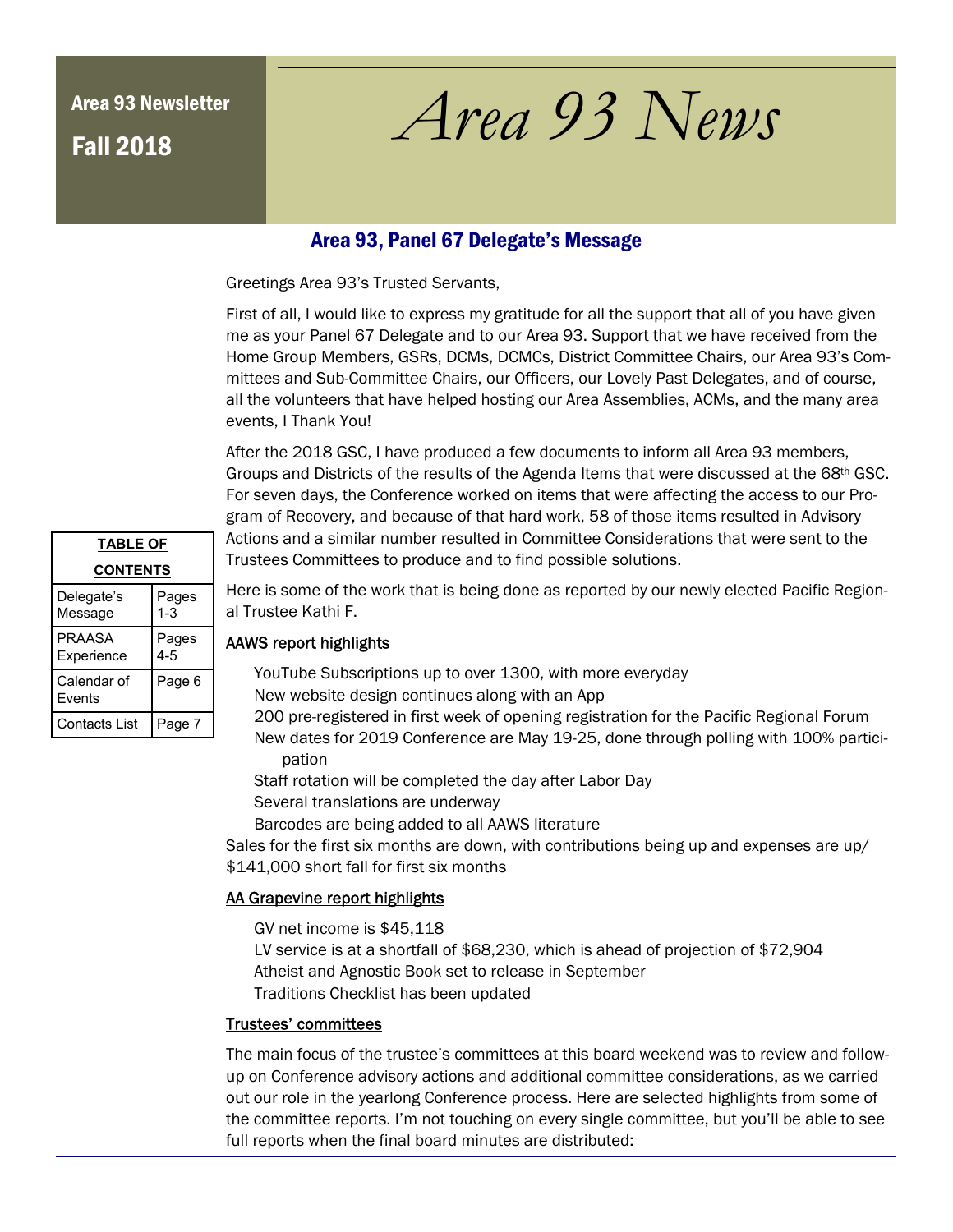# **Delegate's Message Cont.** Page 2

#### Archives

- Our Great Responsibility: A Selection of Bill W.'s General Service Conference Talks, 1951- 1970 will be completed early in 2019 in three languages
- The video that you saw at the Conference of Bill, Lois, Anne and Bob is being discussed on ways to share this with the fellowship

#### Conference

- The staff secretary will be communicating with the Trustee Committee Chairs to make sure they have a conference call with the corresponding Conference Committee prior to January Board Meetings
- A subcommittee was formed to look into equitable distribution of the Conference workload and items from conference with simple majority vote being considered on Trustee committees

#### Cooperation with the Professional Community/Treatment/ Accessibilities

Secretary will be requesting experience from Deaf and Hard of Hearing members regarding technology used for participation in A.A.

#### Finance

Literature sales down \$101,000 from 2017

- Contributions are up \$139,000 over 2017
- Expenses are up \$928,000 over 2017, due to eight new employees; many arose from previous retirements or temp positions, editorial services primarily from ASL project, up \$142,000 over 2017, manuscript settlement of \$135,000, and audio-visual costs for conference in each breakout room along with higher costs for being in NY city, rather than Rye from previous year
- 7th Tradition Challenge contributions are still coming in and can be sent in anytime, not just on 7/4 (as a reminder). It looks like we may receive about the same as last year
- The Reserve Fund had a balance on June 30, 2018, of about \$15.9 million, which represents about 10.4 months of operating expenses.

#### International

Upcoming trips for the balance of the year are the  $1$ )  $25<sup>th</sup>$  World Service Meeting in Durbin, South Africa and a record number of countries will be attending; 2) The 30<sup>th</sup> anniversary of Latvia, and 3) Mexico's National Convention

Newton Pritchett will be attending our Regional Forum with the interactive Data Map International Conventions/Regional Forums

Local Forum request from Area 05, Southern California was approved

The site selection team for the 2030 International has made site visits to St. Louis and Indianapolis and will be making a recommendation in October.

Detroit is on schedule with no issues

#### **Literature**

Still in need of many stories from Hispanic Women and the 3 legacies for new pamphlets The committee is looking for a new ACM, preferably female bilingual to help with the Hispanic Women's Pamphlet

Publishing is exploring video/written pamphlets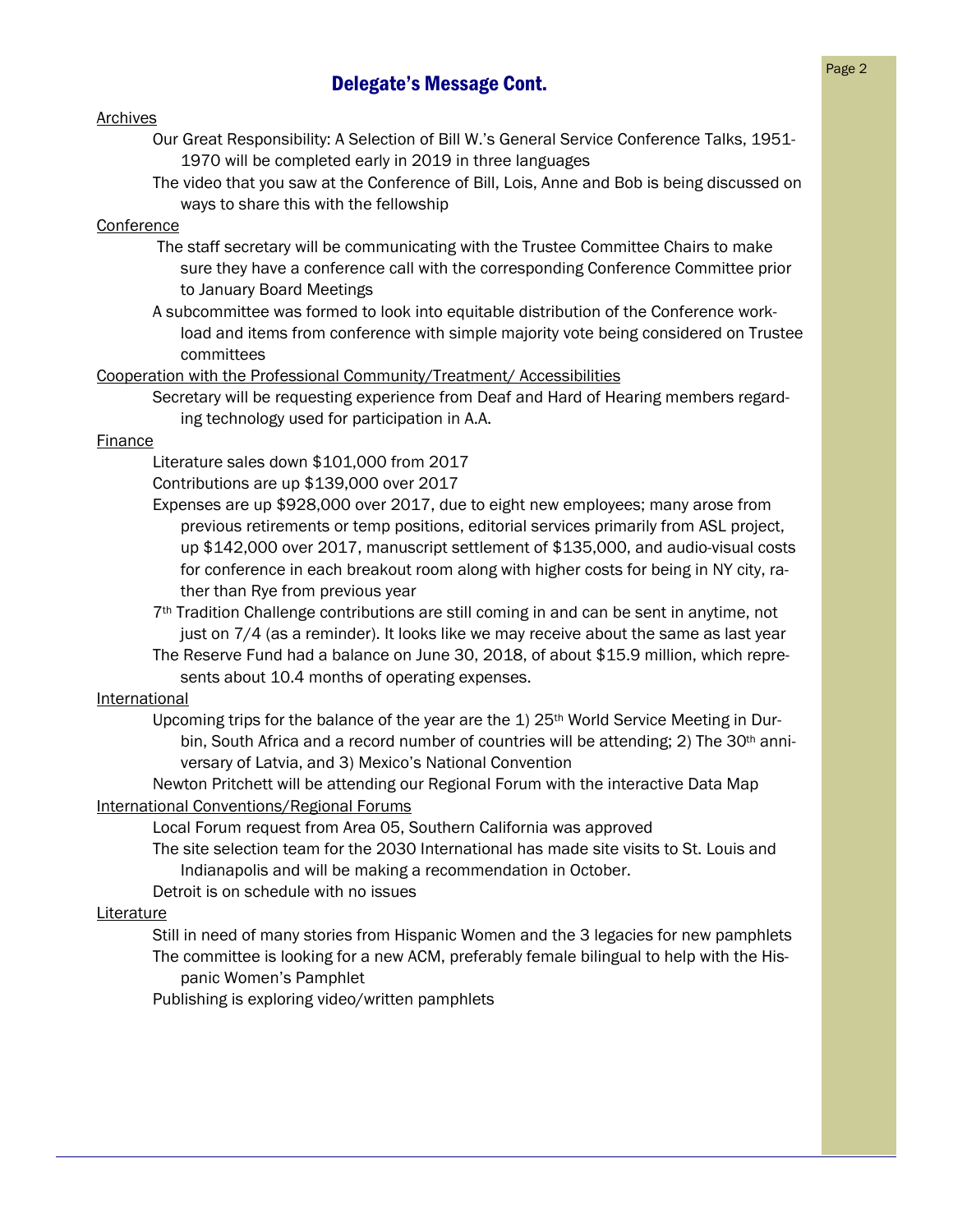# **Delegate's Message Cont.** Page 3

 Communication is the key to our program. If communication stops, we stop our Primary Purpose, we stop helping the still suffering alcoholic. We, as members of Alcoholics Anonymous, have the responsibility of keeping the communication flowing at all levels. We have to keep our groups informed of the new tools that will make the Twelve Step Work more accessible and more effective.

All Advisory Actions, Committee Recommendations and other informative documents, have been posted on our Website in English and Spanish. I would like to thank our Web-Chair and Web Master for all the help that they have provided, so this information is accessible to all of us.

Let's utilize these tools to keep our groups informed, let's encourage them to use these tools. Our members are interested in what happened at the Conference and of the results of the Agenda Items. Let's guide them on how to access these tools and how to use them, motivate them to get involved at the General Service level, our future leaders are in our meeting rooms.

This brings me to remind you that Elections are coming in a few months. We will be practicing the Spirit of Rotation. Some of you will be rotating to a different level of Service as Committee or Subcommittee Chairs or Officers, outgoing DCMs and DCMCs will have the opportunity to get involved at the Area level, there are a total of six Officer's Positions and 16 Committee and Sub-committee Chairs. Some of the current Chairs will also have the opportunity to rotate to another Committee or Officer position, a new batch of Trusted Servants will be here in a few months, let's get this ready for them.

If you are planning to continue serving your Area 93, and I hope you do, make yourself available in November. I encourage you to participate in the process, make yourself available for an Officer position and if you don't get elected as one, don't give up, there are other positions to be filled, 16 of them! As soon as the new Area Chair gets elected, write your name, and telephone number on a piece of paper and give it to the elected Area Chair. You can even write down the Committee or Sub-Committee that you would like to serve on, give a couple of options to the Elected Area Chair, there is always a need for committee chairs.

Once again, thank you for all you do and for your willingness to being of Service.

Thank you for allowing me to be of Service,

Melvin M. Delegate Area 93, Panel 67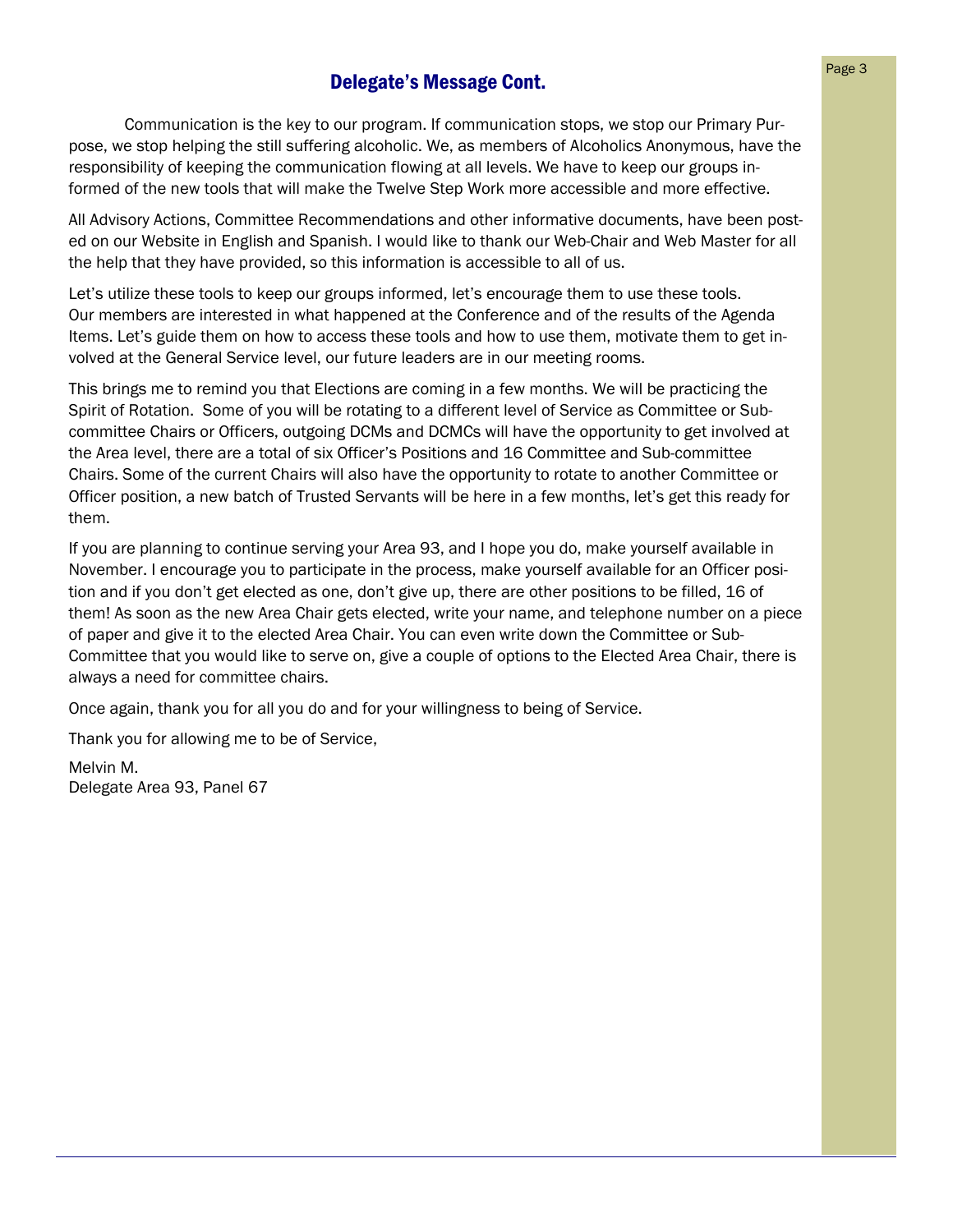## **2018 PRAASA Experience** Page 4

There are a few things I've come to expect when I go to PRAASA. Two of them are really long days, and at some point in the weekend, there's bound to be some sort of spiritual experience which I hope to be a part of.

#### PRAASA 2018 was no different.

This was my 9<sup>th</sup> PRAASA. I've gotten to the point in my service and sobriety where it really is something I start looking forward to the moment it's over.

Arrival at PRAASA itself was a challenge, not so much for me but for many others. Weather was bad. A winter storm had moved in across the Sierras. Snow and wind were making getting to Sparks, Nevada, difficult. I had a flight on early Thursday and it was quite the landing in a very strong cross wind. The flight did arrive on time and I was able to get to the hotel easily with the help of an old friend. I attended the early bird meeting Thursday evening. I saw many more old friends and just like that PRAASA 2018 was off and running.

As this was my sixth PRAASA as an Area officer and second as Alternate Delegate, I wanted to make sure to plan my weekend around ALL Alternate Delegate meetings and/or activities. This mainly meant roundtables both Friday and Saturday, and a lunch that was organized by the hosting area's Alt. Delegate which took place on Saturday. As with every opportunity to interact with other Area officers, the Alternate Delegate meetings were so valuable to hear what others are doing and share my experience. One of the topics we discussed was funding of the Delegates to the General Service Conference. Out of the 15 areas in the Pacific region, only four set out to "fully" fund their Delegates based on the actual total cost. We also discussed the roles we play as Alternate Delegates. In three areas, the Alt. Delegate is a member of the website committee. Another Area assigns the Alt. Delegate to be a member of the finance committee. In Alaska, the Alt. Delegate is a member of the remote communities committee. It's important to note they actually have a remote communities committee, but if any area is to have such a committee, it would be Alaska. We had a brief discussion about Hispanic women's meetings. I mentioned our participation in the recently formed workshop. Area 5 and Nevada Area 42 are also very involved in efforts to assist such meetings and the Hispanic women in general. Oregon, Area 58, conducts a full orientation designed for DCM's. Four other Areas have some sort of GSR "school". Area 5 has an audit committee. They have had financial issues in the past and find this committee is an important part of their checks and balances. Just sitting and talking with these other members sharing the same commitment as I is itself enlightening. Lunch on Saturday gave us the opportunity to converse and share stories, both good and not so good. I consider these opportunities priceless and am very fortunate to have been a part of them.

The highlight of the entire assembly for me was definitely during the Pacific Regional Trustee's report by Joel C. After covering several issues and topics, he came to a point where he gave us an update on the Navaho translation of the Big Book. He showed us a video on the big screens. It was the 12 steps in Navaho. It was tremendously touching as AA has been working on this translation for a number of years. When Joel was done with his report the mics were open. After several questions, a young lady came to the mic and began to speak. It was definitely not English. It took a moment but it became clear she was speaking Navaho. She was very emotional, and eventually transitioned to English. She explained how the Navaho people struggle tremendously with alcoholism and that it is hoped this version of the Big Book would prove to be a valuable tool against their struggle. She hoped that individuals like herself who were fortunate enough to have found A.A. and been able to break the binds of this disease could describe how the program helped them and now back it up with the Big Book. The entire set of events of Joel showing the 12 steps and the young lady expressing her deep heartfelt thanks was indeed a spiritual experience for me and by the reaction of the room, I believe for others as well.

Some other highlights of the trustees report –

- Joel talked about the board reaching out for assistance in analyzing A.A.'s effectiveness with communication; a communications inventory, both within and outside the fellowship. They hired a third party firm to assist with this investigation. Joel stated we are perceived by the general public and the fellowship as being a lifesaving organization; "A.A. saves lives." He repeated this several times. It's an important perception. He also said we are seen as being a bit out of date, old fashioned, and a religious organization. The board expects to use this information on determining how to move forward.
- Joel spoke about efforts to enhance unity. The Hispanic women's workshop was one. Another workshop focusing on English/Hispanic interaction. He said the biggest contributor towards creating unity on this second event was the joint planning committee. Creating a bilingual committee to put the event on *was* unity. He said, "We create unity when we do stuff together. When we make things together." A powerful testament to these efforts.
- Another items Joel spoke about was the update to the Gay and Lesbian pamphlet which will soon be the LGBTQ pamphlet. He reflected on his experience as a young gay man coming into A.A. meetings. He would look for the Gay and Lesbian pamphlet in those first meetings and if he saw it, he would feel more welcome. He said, how special it will be for others in the future to be able to see this new LGBTQ pamphlet and maybe feel that same way he did, of being welcomed. He said, "That is a significant expansion of our third tradition."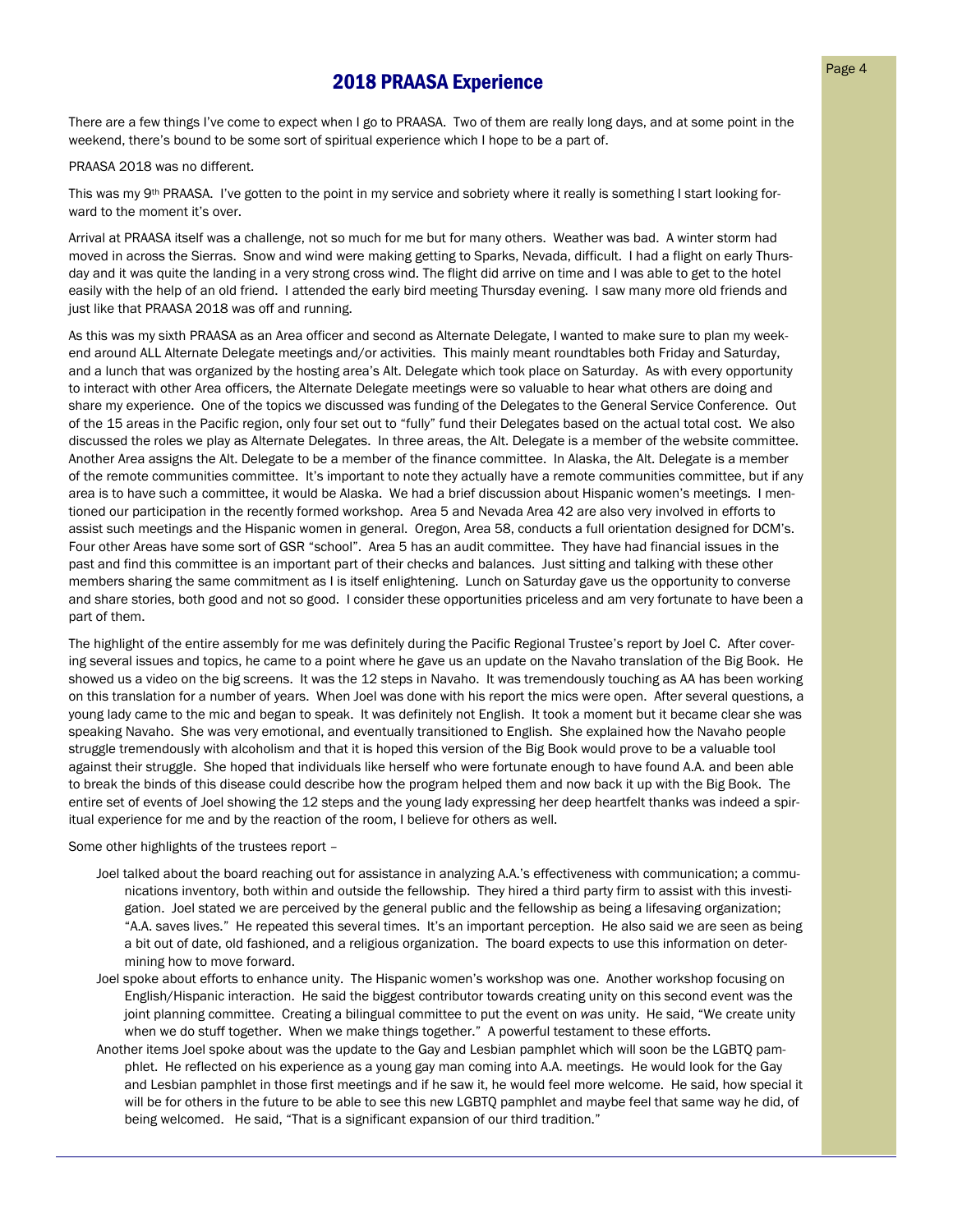## **2018 PRAASA Experience Cont.** Page 5

 Another memorable moment for me at PRAASA's I have been to has always been the past trustee's panel on Sunday morning. This one was no different. Past trustees Madelaine, Bob, Phyllis, Greg, Ruth, Paul, and George were true to the history of this panel. They spoke from their hearts with so much experience and insight of our program. This year there was a lot of talk, in general, about the conference agenda item pertaining to censuring the trustee board for their action related to attempting to acquire rights to the original Big Book manuscript which was being actioned off by the current owner last year. Without actually mentioning that specific topic, virtually every past trustee spoke about AA being non-punitive; about us learning from our mistakes; and about concept 3; the right of decision. It was clear to me they were all opposed to censorship. That was what I took away from the panel. Madelaine P. stated, "…how we treat each other is more important than what we get done." During Bob W's talk he said, "Stay open to what your higher power may want for and from you. Phyllis talked about how "group conscience and self-support" are unique to A.A. "We will always need one another." Ruth, again hinting at the censorship issue said, "We are a self-correcting fellowship." I love listening to our past leaders. There is always so much we can learn.

 I had dual agendas at this year's PRAASA. I was certainly there as our Area's Alternate Delegate, but since I have been appointed to the 2021 PRAASA committee as treasurer, I set out to soak in as much of the "behind the scene's" goings on as I could. I made sure I introduced myself to the 2019 treasurer, Annie D. As 2019 is in Irvine, I offered to help in any way she might need me both in the planning and at PRAASA. I paid closer than usual attention to the business meeting. Procedure… format…content. I attended the "after meeting" on Sunday after PRAASA is officially over. This meeting not only acts as a wrap up for the current committee, but also as a handoff to the next committee; in this case Area 9's 2019 PRAASA committee. We have just begun our journey to host PRAASA 2021 and with my perspective of this year's assembly we have a good ways to go. I am looking forward to all of it.

Some other random notes I made during the panels were the fact that in Alaska there are still populated remote areas with no Internet. In discussing remote areas, someone made a point at the mic that mental health issues can isolate someone who is not physically "remote". The north east region at NERAASA had their first Hispanic women's panel. We have our new SIS committee; seniors in sobriety. There are areas where it is called CEC; contact with the elderly community. Regarding rigidity, the comment, "if it ain't broke don't fix it" may not be wise when talking about AA in general. Is the program working for the 20 year old with 20 days? Is it still working for that alcoholic? Someone recommended A.A. should provide more time between the release of the conference agenda items and the conference itself, allowing more thorough review, discussion, and the gathering of feedback from the top of the triangle.

As PRAASA was coming to an end I sat in the main hall and I found myself looking around the table I was sitting at with a number of people from our Area who have been around a while; certainly longer than I. I thought, how lucky I am, or maybe how grateful I feel. Individuals I respect and admire and who have always been there no matter what or where to teach and help others in AA and in service. I felt a responsibility more than ever to carry that forward myself. I hope I can do the same for others in the future.

So those are my images, my thoughts, and some of the "take a ways" from PRAASA 2018. And yes, I am already thinking about enjoying PRAASA 2019 close to home in Irvine, Area 9. March will be here soon. I hope to be there, with many of my friends; old and new.

Jeff Gulack Alternate Delegate Area 93, Panel 67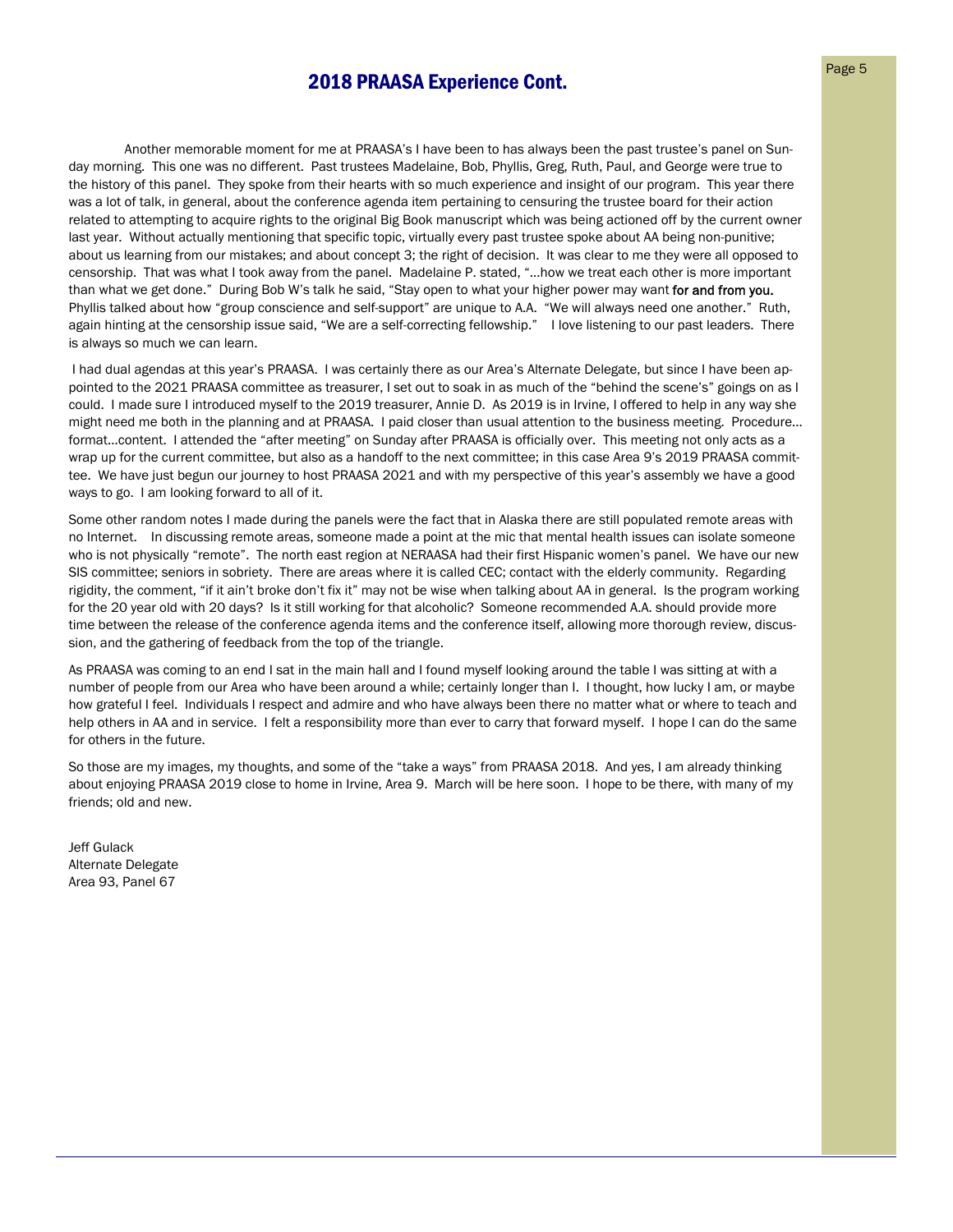## Area 93 — 2018 Calendar of Events

| January 21, 2018 - ACM:                                  |  |                                                                            |
|----------------------------------------------------------|--|----------------------------------------------------------------------------|
|                                                          |  | Fillmore Veteran's Memorial Building,                                      |
|                                                          |  | 511 2nd Street, Fillmore, CA 93015                                         |
| February 18, 2018 - Area Assembly:                       |  |                                                                            |
|                                                          |  | Santa Paula, CA                                                            |
|                                                          |  | March 2, 3, 4 - PRAASA (Sparks, NV.)                                       |
|                                                          |  | March 18, 2018 - Pre Conference Workshop:                                  |
|                                                          |  | Bakersfield, CA                                                            |
| April 15, 2018                                           |  | - ACM: Fillmore Veteran's Memorial Building,                               |
|                                                          |  | 511 2nd Street, Fillmore, CA 93015                                         |
| May 20, 2018 $-$ Area Assembly,                          |  |                                                                            |
|                                                          |  | Santa Paula, CA                                                            |
|                                                          |  | June 10, 2018 - Budget Setting Meeting,                                    |
|                                                          |  | Archives Repository, Oxnard, CA                                            |
|                                                          |  | July 15, 2018 - ACM Fillmore Veteran's Memorial Building                   |
|                                                          |  | 511 2nd Street, Fillmore, CA 93015                                         |
|                                                          |  | August 19, 2018 — Area Assembly, Simi Valley, CA                           |
| September 9, 2018 - Pacific Regional Forum, San Jose, CA |  |                                                                            |
|                                                          |  | September 16, 2018 - Area 5 & 93 General Service Workshop                  |
|                                                          |  | 505 S Huntington St, San Fernando, CA 91340                                |
|                                                          |  | September 29, 2018 - 4th Annual AA Pioneer History Meeting, 10 a.m.-2 p.m. |
|                                                          |  | 8956 Vanalden Ave.                                                         |
|                                                          |  | Northridge, CA 91324                                                       |
|                                                          |  | October 14, 2018 — Spanish Foro, Delano, CA                                |
| October 21, 2018 - ACM:                                  |  |                                                                            |
|                                                          |  | Fillmore Veteran's Memorial Building,                                      |
|                                                          |  | 511 2nd Street, Fillmore, CA 93015                                         |
|                                                          |  | October 28, 2018 — Oldtimers Event, North Hollywood, CA                    |
|                                                          |  | November 17 & 18, 2018 - Area Assembly & Elections,                        |
|                                                          |  | Santa Paula Senior Center                                                  |